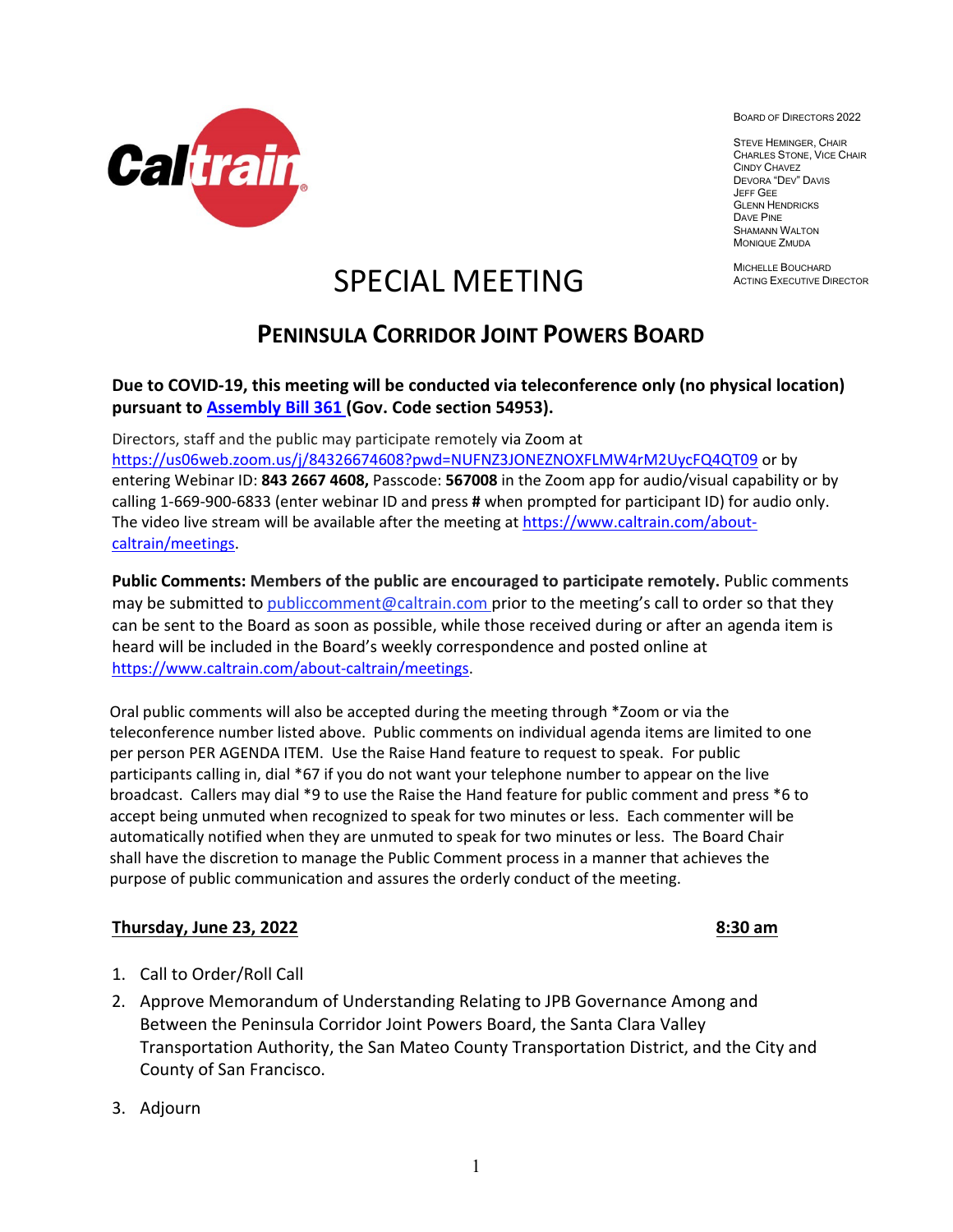#### **Information for the Public**

All items appearing on the agenda are subject to action by the Board. Staff recommendations are subject to change by the Board. If you have questions on the agenda, please contact the JPB Secretary at 650.508.6242. Agendas are available on the Caltrain website at www.caltrain.com. Communications to the Board of Directors can be e-mailed t[o board@caltrain.com.](mailto:board@caltrain.com) *Free translation is available; Para traducción llama al 1.800.660.4287;*  如需翻译 请电*1.800.660.4287*

#### **Date and Time of Board and Committee Meetings**

JPB Board: First Thursday of the month, 9:00 am; JPB Finance Committee: Two Mondays before the Board Meeting, 2:30 pm. The date, time, and location of meetings may be changed as necessary. Meeting schedules for the Board and committees are available on the website.

#### **Location of Meeting**

**Due to COVID-19, the meeting will only be via teleconference as per the information provided at the top of the agenda.** The Public may not attend this meeting in person. \*Should Zoom not be operational, please check online at<https://www.caltrain.com/about-caltrain/meetings> any updates or further instruction.

#### **Public Comment\***

Members of the public are encouraged to participate remotely. Public comments may be submitted to [publiccomment@caltrain.com](mailto:publiccomment@caltrain.com) prior to the meeting's call to order so that they can be sent to the Board as soon as possible, while those received during or after an agenda item is heard will be included into the Board's weekly correspondence and posted online at [https://www.caltrain.com/about-caltrain/meetings.](https://www.caltrain.com/about-caltrain/meetings) Oral public comments will also be accepted during the meeting through Zoom or the teleconference number listed above. Public comments on individual agenda items are limited to one per person PER AGENDA ITEM. Each commenter will be automatically notified when they are unmuted to speak for two minutes or less. The Board Chair shall have the discretion to manage the Public Comment process in a manner that achieves the purpose of public communication and assures the orderly conduct of the meeting.

#### **Accessible Public Meetings/Translation**

Upon request, the JPB will provide written agenda materials in appropriate alternative formats, or disabilityrelated modification or accommodation, including auxiliary aids or services, to enable individuals with disabilities to participate in and provide comments at/related to public meetings. Please submit a request, including your name, phone number and/or email address, and a description of the modification, accommodation, auxiliary aid, service or alternative format requested at least 72 hours in advance of the meeting or hearing. Please direct requests for disability-related modification and/or interpreter services to the Title VI Administrator at San Mateo County Transit District, 1250 San Carlos Avenue, San Carlos, CA 94070-1306; or emai[l titlevi@samtrans.com;](mailto:titlevi@samtrans.com) or request by phone at 650-622-7864 or

TTY 650-508-6448.

#### **Availability of Public Records**

All public records relating to an open session item on this agenda, which are not exempt from disclosure pursuant to the California Public Records Act, that is distributed to a majority of the legislative body, will be available for public inspection at 1250 San Carlos Avenue, San Carlos, CA 94070-1306, at the same time that the public records are distributed or made available to the legislative body.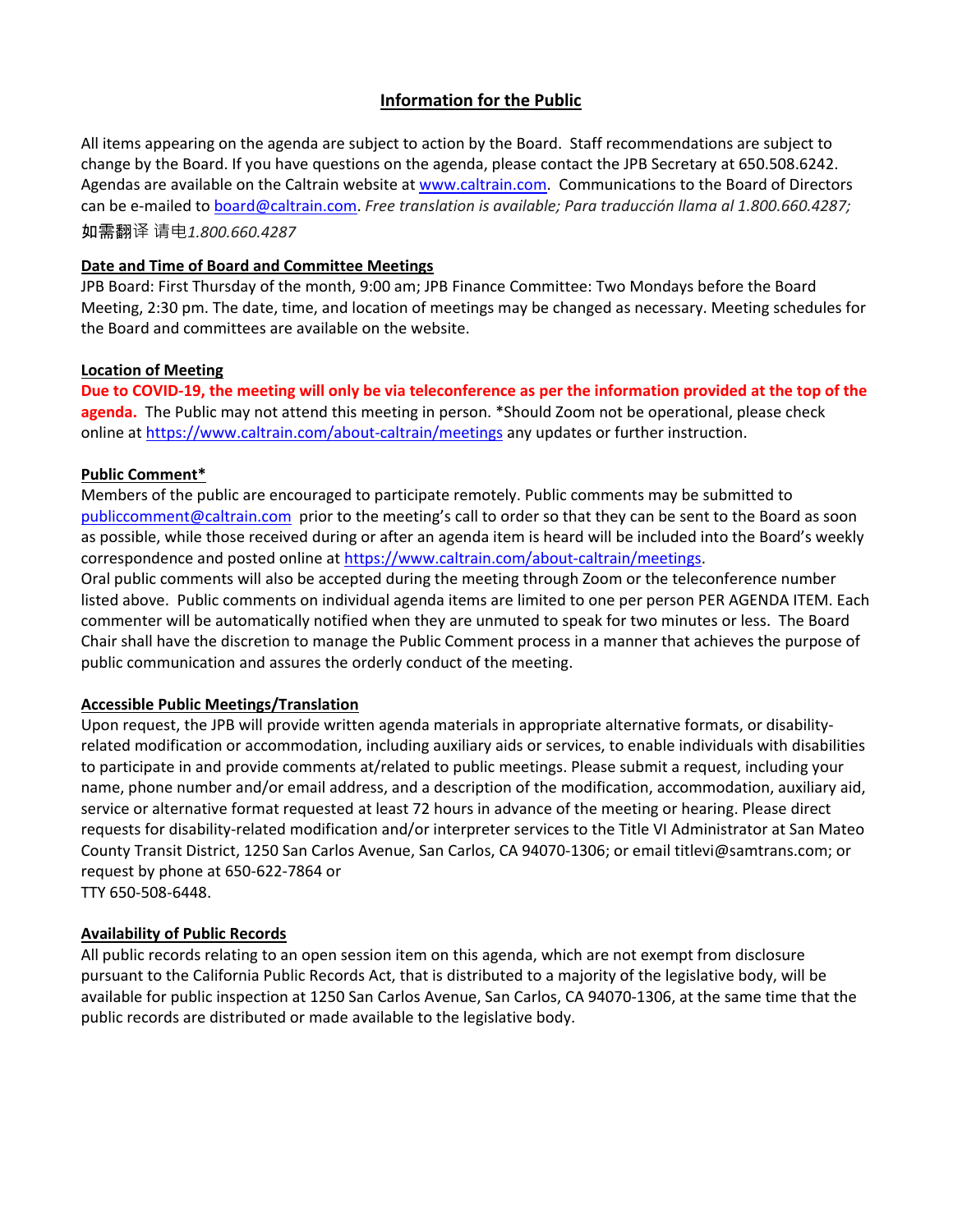### **Peninsula Corridor Joint Powers Board Staff Report**

| To:                                        | <b>Board of Directors</b>                                                                                                                                                                  |
|--------------------------------------------|--------------------------------------------------------------------------------------------------------------------------------------------------------------------------------------------|
| Through:                                   | Michelle Bouchard<br><b>Acting Executive Director</b>                                                                                                                                      |
| From:                                      | James C. Harrison<br><b>General Counsel</b>                                                                                                                                                |
| Subject:                                   | <b>JPB Governance Memorandum of Understanding</b>                                                                                                                                          |
| <b>Finance Committee</b><br>Recommendation | <b>Staff Coordinating Council</b><br><b>Work Program-</b><br><b>Staff Coordinating</b><br>Legislative-Planning<br><b>Council Reviewed</b><br>Recommendation<br>Committee<br>Recommendation |

#### **Action**

Staff proposes that the Board of Directors adopt a resolution authorizing the Acting Executive Director, or designee, to execute a Memorandum of Understanding ("MOU") between and among the Peninsula Corridor Joint Powers Board ("JPB"), the Santa Clara Valley Transportation Authority ("VTA"), the San Mateo County Transportation District ("SMCTD"), and the City and County of San Francisco ("CCSF") relating to the JPB's governance upon the Member Agencies' approval of the MOU and to take all actions necessary to implement the MOU following its execution by the Member Agencies.

#### **Significance**

On August 6, 2020, in conjunction with adopting a resolution to place Measure RR on the ballot, the JPB adopted Resolution No. 2020-42 to express the Board's desire to modify Caltrain's governance structure to allow the JPB to appoint the Caltrain executive director. The resolution also expressed the JPB's intent to initiate efforts to reimburse SMCTD for its investment in Caltrain, including by engaging with the Metropolitan Transportation Commission ("MTC") and other funding partners, and by prioritizing payment of the SMCTD investment by the JPB, if Measure RR was approved.

Following the passage of Measure RR, the JPB considered various governance proposals. After numerous public meetings, the JPB adopted a term sheet on March 3, 2022, outlining a proposed governance structure and providing for the repayment of SamTrans' initial investment in the Right of Way. Since that meeting, counsel for the JPB and Member Agencies have engaged in negotiations concerning a Memorandum of Understanding. Counsel have now concluded their negotiations and agreed to present the proposed MOU to their respective Boards. The JPB Board of Directors is the first of the boards to consider the MOU. If approved by the JPB, the MOU would establish a separate Caltrain Executive Director position and five additional direct reports and provide for repayment of SMCTD's initial investment in the Right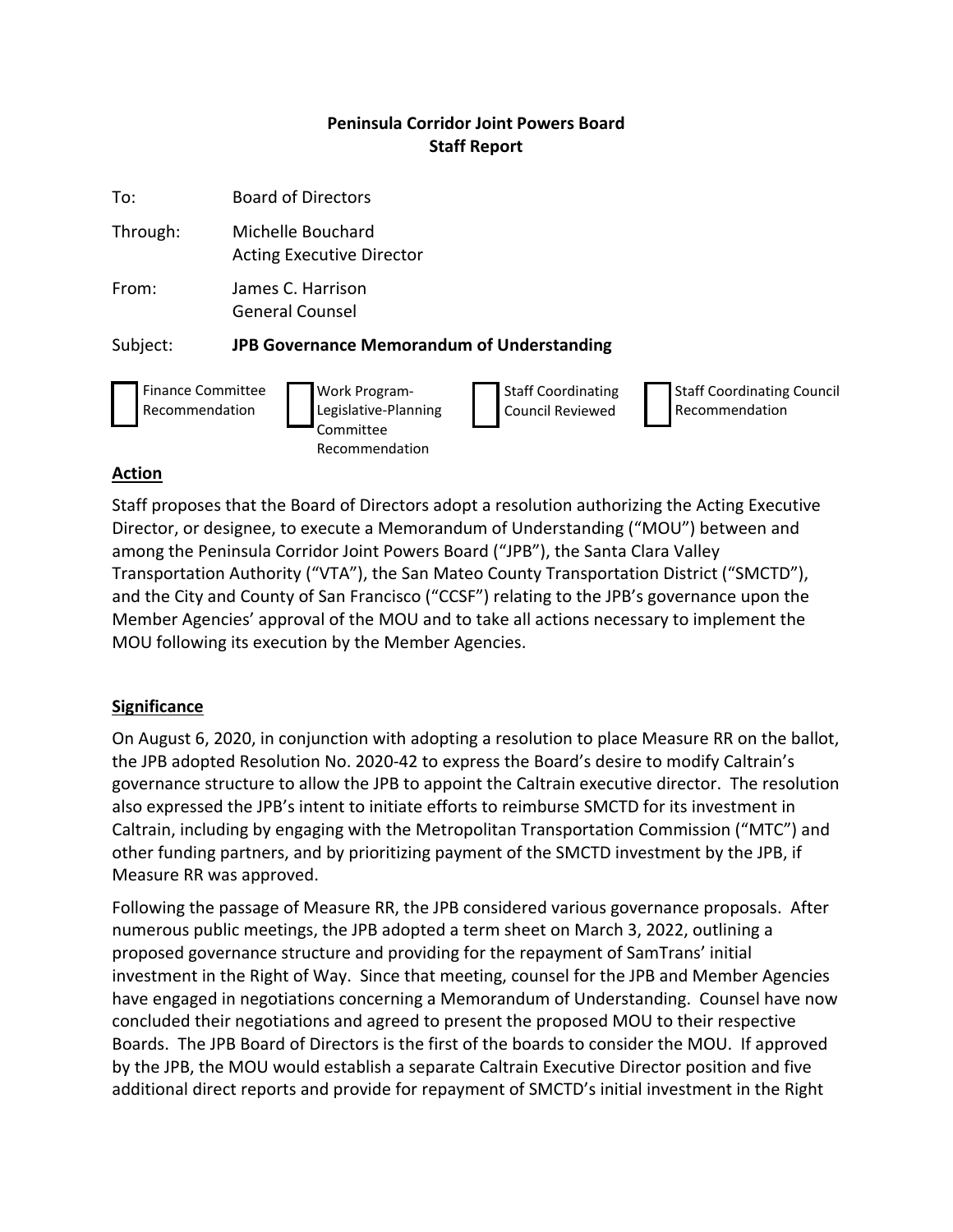of Way, the transfer of real property interests from SMCTD to the JPB, and the payment of \$15.2M from VTA and CCSF to SMCTD, along with other terms. The MOU would also provide a pathway and timeline for the consideration of amendments to the Real Property Ownership Agreement and the Joint Powers Agreement and for the negotiation of a shared services agreement.

#### **Budget Impact**

If the MOU is approved by the JPB and the Member Agencies, the JPB would incur additional costs relating to the drafting and negotiation of amendments to the Real Property Ownership Agreement and the Joint Powers Agreement and the negotiation of a shared services agreement. These costs, which are estimated to be \$400,000, are included in the JPB's operating budget for FY 2023.

### **Background**

In 1991, SMCTD contributed \$82M towards the purchase of the Right of Way. As a result of its initial investment in Caltrain, SMCTD obtained certain real property interests and the right to serve as Managing Agency of Caltrain until it was repaid. The Member Agencies' rights and obligations are set forth in a Joint Powers Agreement (JPA") and a Real Property Ownership Agreement ("RPOA").

In 2008, the Member Agencies and the JPB entered into an amendment to the RPOA ("2008 RPOA Amendment") to provide for the repayment of SMCTD's initial contribution in the amount of \$53.3M. As part of this agreement, SMCTD agreed to forgo certain interest payments, and in exchange, the parties agreed that SMCTD could serve as Managing Agency of Caltrain, under the direction of the SMCTD General Manager, until it no longer wished to serve in that role. The 2008 RPOA Amendment, which relied upon state gas tax spillover funds to repay SMCTD, also provided that if SMCTD were not repaid within ten years, MTC would be authorized to identify alternative sources of non-local funds to repay SamTrans. The 2008 RPOA Amendment specified that SMCTD would reconvey its interest as a tenant in common to the Right of Way in San Mateo County to the JPB and relinquish certain other real property interests upon repayment.

As of 2018, SMCTD had been repaid approximately \$33.5M of the agreed-upon sum of \$53.3M, leaving \$19.8M outstanding. Of that amount, CCSF had agreed to pay \$200,000 and MTC had agreed to pay \$19.6M. Earlier this year, CCSF paid SMCTD \$200,000, and MTC agreed to program \$19.6M to SMCTD.[1](#page-3-0)

In 2020, the Member Agencies and the JPB agreed to place Measure RR on the ballot to impose a dedicated sales tax for Caltrain. In placing Measure RR on the ballot, the JPB expressed its desire to modify Caltrain's governance structure to allow the JPB to appoint its own Executive

<span id="page-3-0"></span> $\overline{a}$  $1$  MTC will consider an action to program the funds at its June 22, 2022 meeting.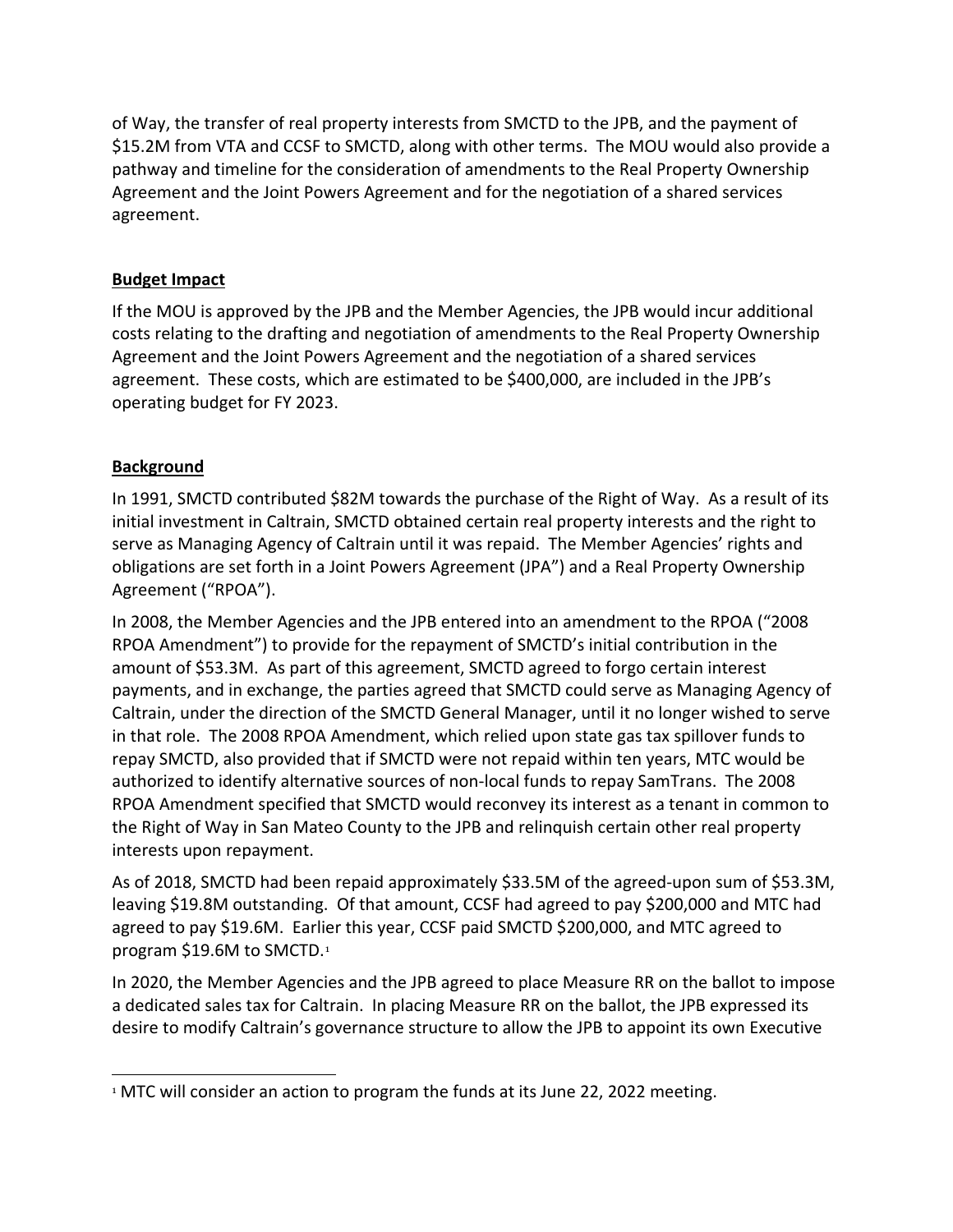Director to operate Caltrain provided that the parties have reached an agreement to reimburse SMCTD for its investment in Caltrain.

Following the voters' approval of Measure RR, the JPB engaged in extensive governance discussions and considered various governance models, including the legal and financial implications of each. The Board's deliberations culminated in its adoption of a governance term sheet on March 3, 2022. Since then, counsel for the JPB and Member Agencies have engaged in negotiations over a draft Memorandum of Understanding. The proposed MOU, which is attached to the proposed Resolution, reflects those efforts, and counsel have agreed to present the MOU to their respective Boards based on the following schedule: JPB (June 23, 2022); SMCTD (July 6, 2022); SFMTA (July 19, 2022); San Francisco Board of Supervisors (July 26, 2022); and VTA (August 4, 2022).

The MOU[2](#page-4-0) would:

- Establish a separate, permanent Caltrain Executive Director who reports exclusively to, and takes direction from, the JPB, which exercises authority over the selection, hiring, annual goal setting, performance review, compensation, and termination of the Caltrain Executive Director;
- Establish five new direct report positions, in addition to the Rail Division, reporting to the Caltrain Executive Director. The Executive Director, as authorized by the JPB, would have sole authority over the selection, hiring, annual goal setting, performance review, compensation, and termination of the individuals holding these positions and other positions that provide direct services, subject only to SMCTD's salary ordinance and employee manual and policies;
- Specify that the role of the Managing Agency, as modified by the MOU, is to support the JPB through the employment of all staff directly supporting the railroad and the Caltrain ED and through the provision of fully or partially shared services in the areas of Human Resources, Contracts and Procurements, Information Technology, Civil Rights, Accounting, Treasury, Budgets, Finance, Communications, Government and External Affairs, and Real Estate and Grants;
- Provide for the JPB and SMCTD to negotiate and execute a shared services agreement;
- Provide that, upon repayment by MTC of the outstanding \$19.6M to SMCTD, SMCTD will reconvey its interest in the Right of Way, relinquish specified real property interests, and release any claims that it may have against CCSF and VTA under the RPOA and 2008 RPOA Amendment for SMCTD's contribution towards the purchase of the Right of Way;
- Provide for payment of \$15.2M from CCSF (\$6,080,000) and VTA (\$9,120,000) within twelve (12) months of execution of the MOU to compensate SMCTD for the delay in

<span id="page-4-0"></span> $\overline{a}$ <sup>2</sup> This is not intended to be an exhaustive description of the terms of the MOU but rather summarizes key provisions.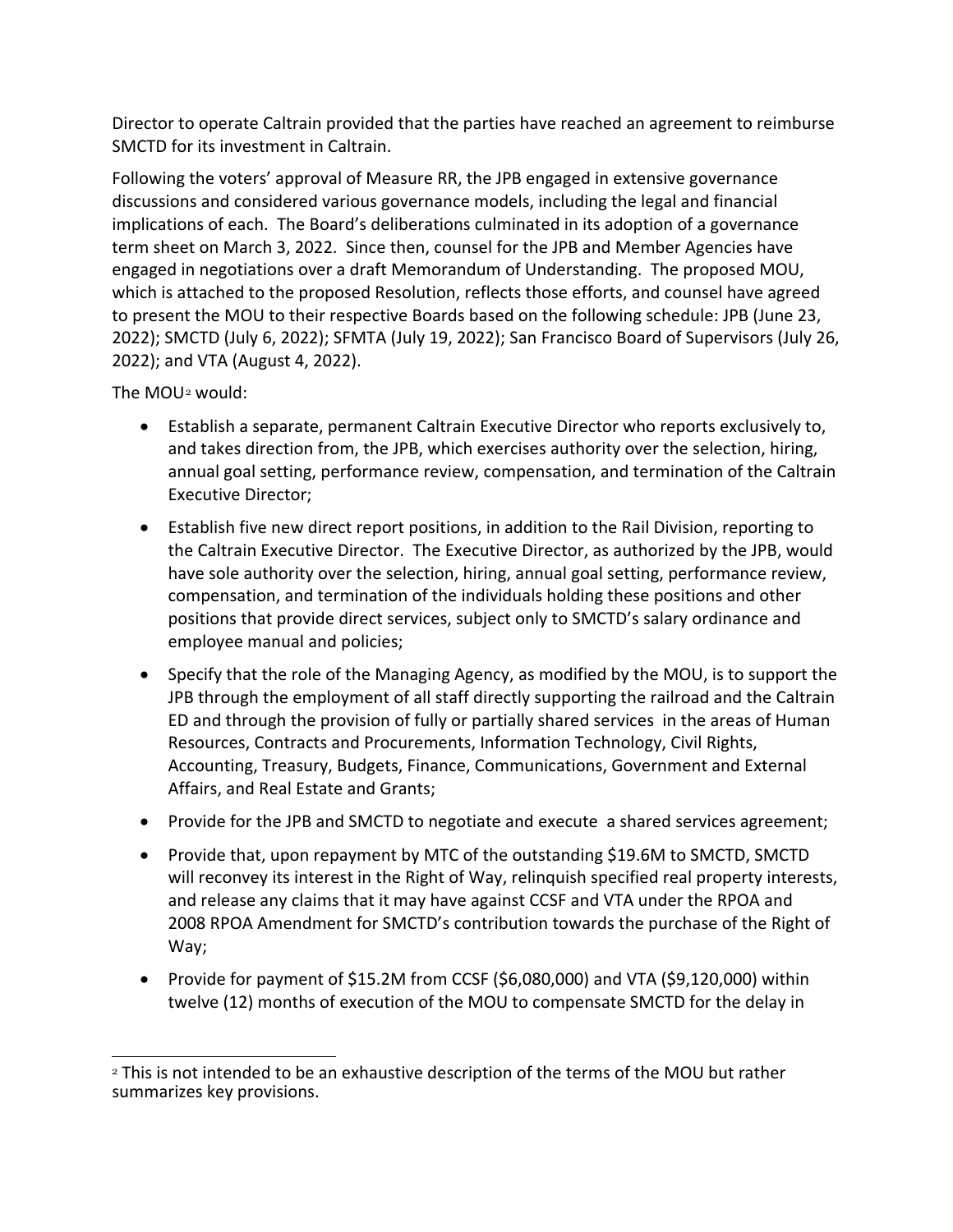payment of the outstanding balance owed pursuant to the 2008 RPOA Amendment and for SMCTD's agreement to assign certain rights as Managing Agency to the JPB;

- Provide a timeline for negotiation of amendments to RPOA and JPA to conform to the MOU and to address inconsistencies, ambiguities, and uncodified practices, with negotiations concerning amendments to the RPOA to commence within two months of execution of the MOU and to be concluded within four months and negotiations concerning amendments to the JPA to commence within two months of approval of the RPOA amendments and to be concluded within four months;
- Provide for indemnification by JPB and SMCTD for actions for which they are responsible; and
- Provide that the Managing Agency arrangement will revert to the terms of JPA , RPOA, and 2008 RPOA Amendment and that specified terms of MOU will be void in the event of nonpayment by VTA and CCSF.

Unlike the term sheet, which provided for the \$19.6M and the \$15.2M to be deposited in an escrow account and which tied SMCTD's release of real property interests to the payment of both sums, the MOU bifurcates the payment of the \$19.6M from the payment of the \$15.2M *but* requires SMCTD to convey its interest in the Right of Way to the JPB *and* to release any claims it may have against CCSF and VTA for SMCTD's investment in the purchase of the Right of Way upon payment of the \$19.6M. This proposal is consistent with the 2008 RPOA Amendment, pursuant to which MTC owes SamTrans \$19.6M, in two respects: (1) under the 2008 RPOA Amendment, SMCTD is entitled to the \$19.6M, irrespective of the execution of the MOU; and (2) the 2008 RPOA Amendment provides that CCSF and VTA's commitments under the 2008 RPOA Amendment and 1991 RPOA are deemed satisfied and that SMCTD shall reconvey to the JPB its interests in the Right of Way upon payment of the \$19.6M.

Staff recommends that the JPB approve the resolution authorizing the Acting Executive Director, or designee, to execute the MOU and take all necessary actions to implement it upon approval of the MOU by the Member Agencies.

Prepared By: James C. Harrison General Counsel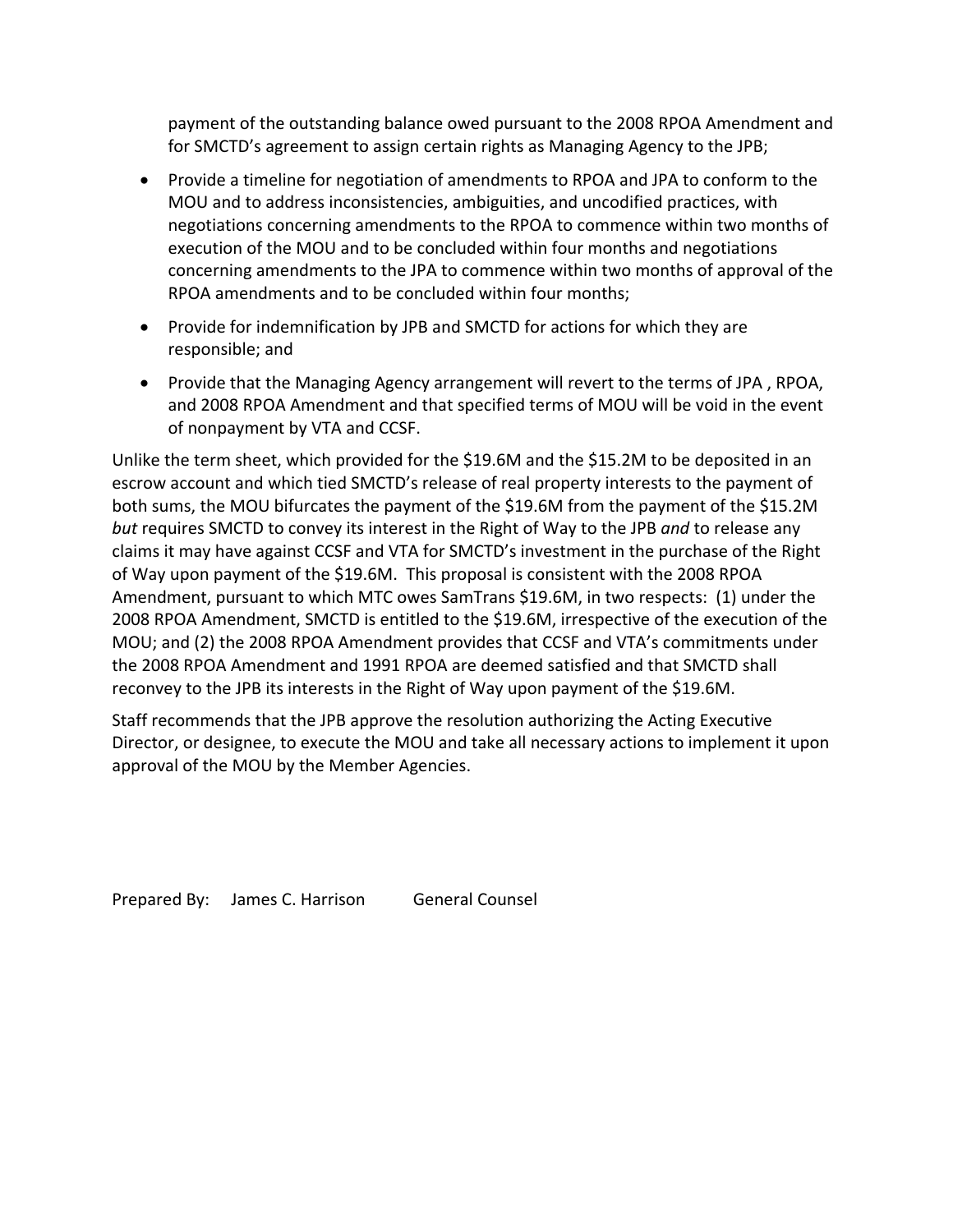#### **RESOLUTION NO. 2022-**

#### **BOARD OF DIRECTORS, PENINSULA CORRIDOR JOINT POWERS BOARD STATE OF CALIFORNIA**

**\* \* \***

**Adopting Resolution Authorizing Acting Executive Director, or Designee, to Execute Memorandum of Understanding Between and Among the Peninsula Corridor Joint Powers Board, the Santa Clara Valley Transportation Authority, the San Mateo County Transportation District, and the City and County of San Francisco Relating to the JPB's Governance**

**Whereas,** on August 6, 2020, in conjunction with adopting a resolution to place Measure RR on

the ballot, the JPB adopted Resolution No. 2020-42 to express the Board's desire to modify

Caltrain's governance structure to allow the JPB to appoint the Caltrain Executive Director.

**Whereas,** Resolution No. 2020-42 also expressed the JPB's intent to initiate efforts to

reimburse SMCTD for its investment in Caltrain, including by engaging with the Metropolitan

Transportation Commission ("MTC") and other funding partners, and by prioritizing payment of

the SMCTD investment by the JPB, if Measure RR was approved.

**Whereas,** following the passage of Measure RR, the JPB considered various governance proposals, and after numerous public meetings, the JPB adopted a term sheet on March 3, 2022, outlining a proposed governance structure and providing for the repayment of SamTrans'

initial investment in the Right of Way by MTC.

**Whereas,** following the March 3, 2022 JPB meeting, counsel for the JPB and Member Agencies engaged in negotiations concerning a Memorandum of Understanding ("MOU") and have agreed to present the proposed MOU to their respective Boards.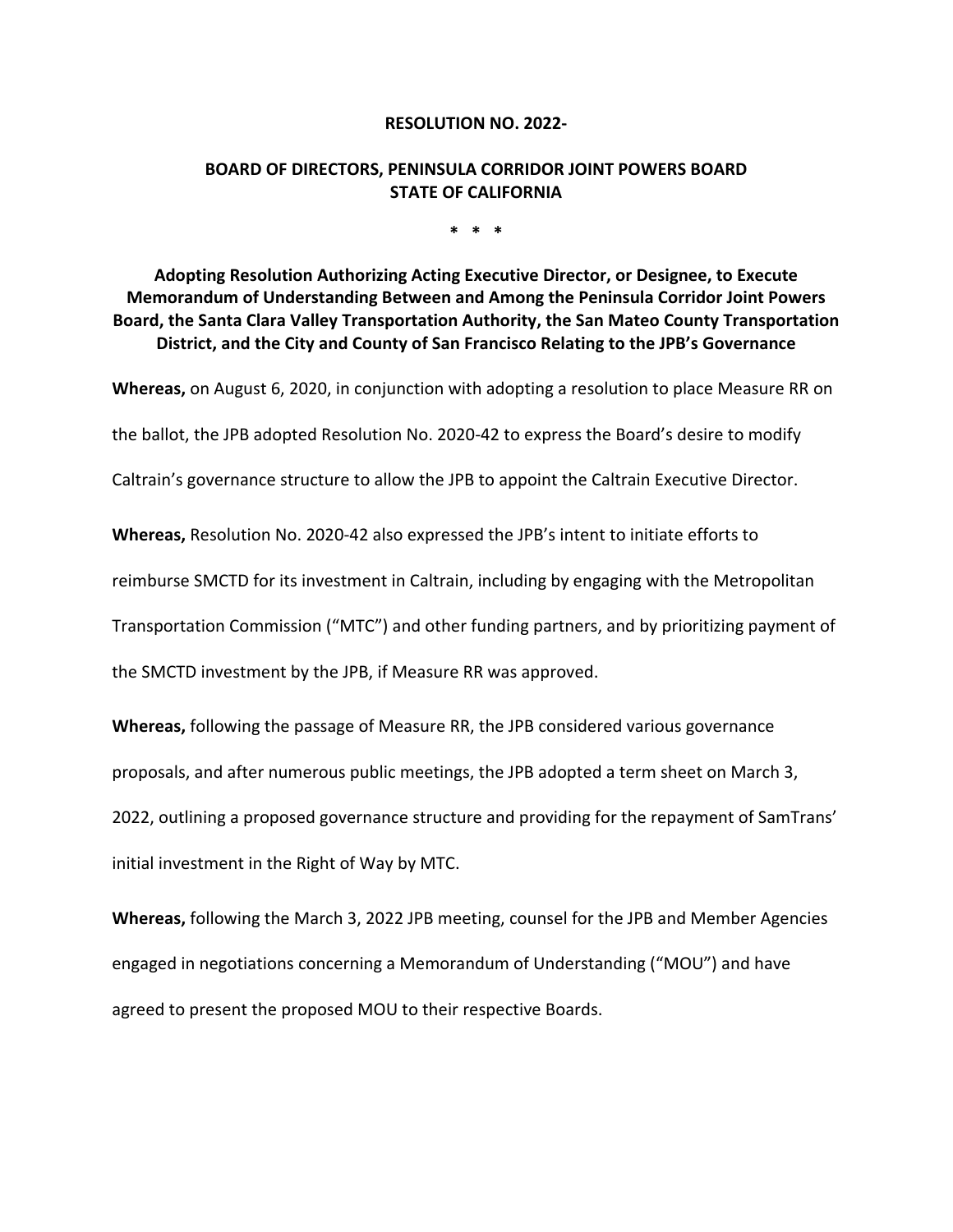**Whereas,** the MOU, if approved by the JPB and the Member Agencies, would establish a separate Caltrain Executive Director position and five additional direct reports, provide for the transfer of real property interests from SMCTD to the JPB upon MTC's repayment of \$19.6M for SMCTD's initial investment in the Right of Way, and the payment of \$15.2M from VTA and CCSF to SMCTD, along with other terms.

**Whereas,** the MOU would also provide a pathway and timeline for the consideration of amendments to the Real Property Ownership Agreement and the Joint Powers Agreement among the parties, and for the negotiation of a shared services agreement between the JPB and SMCTD; and

**Now, therefore, be it resolved** that the Board of Directors authorizes the Acting Executive Director, or designee, to execute the MOU, in substantially the same form as set forth in Attachment A, and to take all necessary actions to implement the MOU following execution of the MOU by each of the Member Agencies.

Regularly passed and adopted this  $23^{rd}$  day of June 2022 by the following vote:

AYES:

NOES:

ABSENT:

Chair, Peninsula Corridor Joint Powers Board

\_\_\_\_\_\_\_\_\_\_\_\_\_\_\_\_\_\_\_\_\_\_\_\_\_\_\_\_\_\_\_\_\_\_\_\_\_\_\_\_\_\_

ATTEST:

JPB Secretary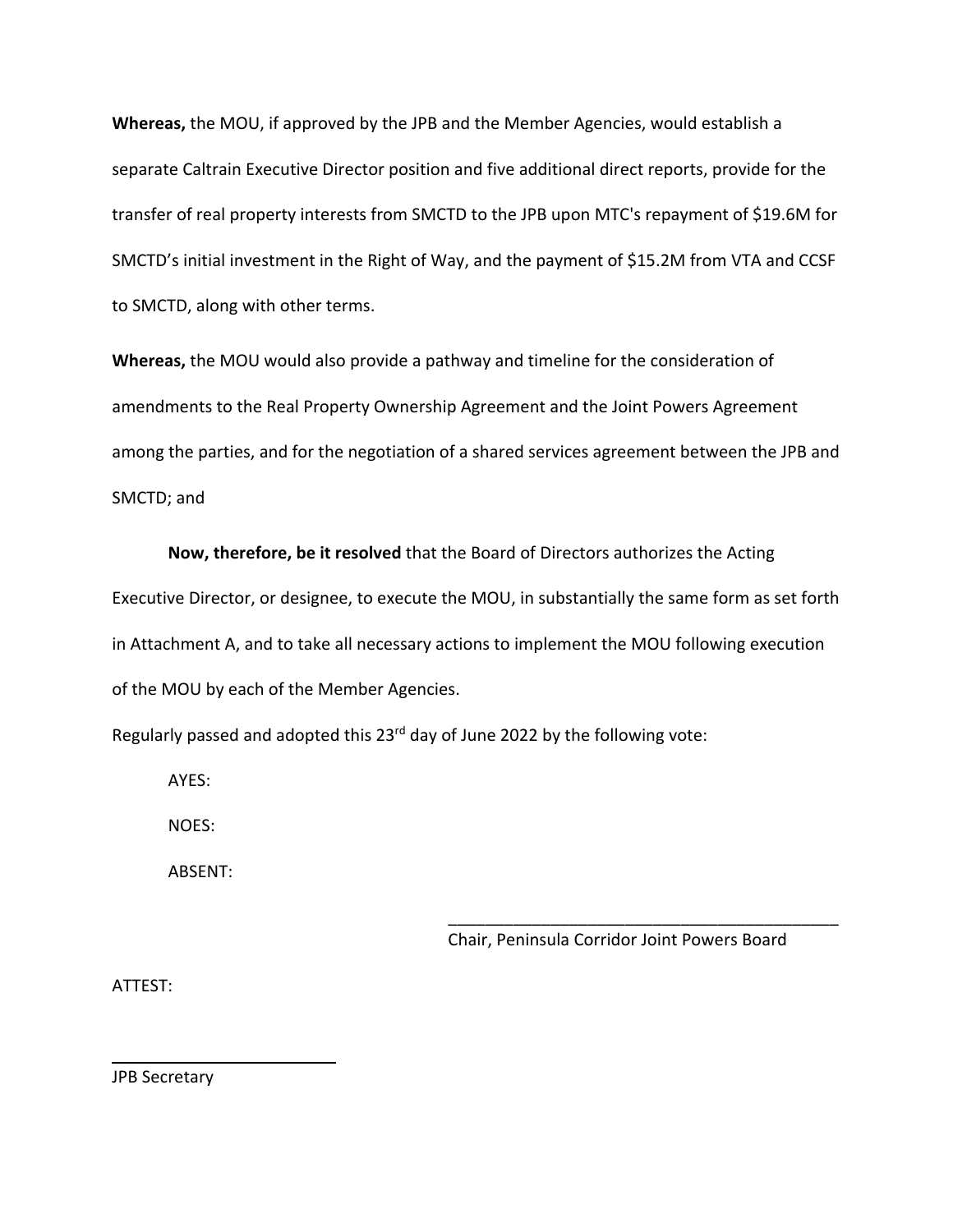#### **MEMORANDUM OF UNDERSTANDING BETWEEN THE PENINSULA CORRIDOR JOINT POWERS BOARD, THE SANTA CLARA VALLEY TRANSPORTATION AUTHORITY, THE SAN MATEO COUNTY TRANSIT DISTRICT, AND THE CITY AND COUNTY OF SAN FRANCISCO**

This Memorandum of Understanding ("MOU") is entered into by and among the Peninsula Corridor Joint Powers Board ("JPB"), the Santa Clara Valley Transportation Authority ("VTA"), the San Mateo County Transportation District ("SMCTD"), and the City and County of San Francisco ("CCSF") on this day of , 2022 (the "Effective Date").

#### **RECITALS**

- **A. Previous Agreements.** VTA, SMCTD, and CCSF are member agencies ("Member Agencies") of the JPB, which is governed by an amended and restated joint exercise of powers agreement ("JPA"), dated October 3, 1996. The JPB, VTA, SMCTD, and CCSF (together the "Parties") are also parties to a Real Property Ownership Agreement ("RPOA"), dated December 24, 1991, and an Amendment to Real Property Ownership Agreement ("2008 RPOA"), dated October 31, 2008.
- **B. Affirmation of Intent to Address Resolution 2020-42.** JPB Resolution 2020-42 contemplated that the JPB would recommend governance changes to the Member Agencies, including enabling a majority of the JPB to appoint its own Executive Director and providing for the reimbursement of SMCTD for its investment in Caltrain. The resolution further provided that the expenditure of more than \$40 million annually from Measure RR revenues would be subject to a two-thirds majority vote requirement until such time as the JPA has been amended to modify the JPB's governance structure in a manner satisfactory to the three Member Agencies. This Memorandum of Understanding ("MOU" or "Agreement") provides a pathway and timeline for consideration of amendments to the JPA that conform with this Agreement, address conflicts between the JPA and RPOA, resolve ambiguities, and codify certain current practices that are inconsistent with the JPA. Upon adoption of an amended JPA, the two-thirds vote requirement established in Resolution 2020-42 will be repealed.
- **C. Affirmation of SMCTD as the Managing Agency for Caltrain.** SMCTD shall remain as the Managing Agency for Caltrain, as modified by the terms of this Agreement.
- **D. Affirmation Regarding Effect of Repayment of Outstanding Balance to SMCTD under 2008 RPOA.** Upon payment in a non-credit form of the outstanding balance of \$19.8 million owed to SMCTD under the 2008 RPOA: (1) SMCTD shall reconvey its tenancy in common interest in the ROW to the JPB; (2) SMCTD's equity conversion interest and right to approve real property transactions under the RPOA, except as provided in this Agreement, shall be extinguished; and (3) SMCTD shall be deemed to have released any claim that it may have against VTA and CCSF under the RPOA and 2008 RPOA for SMCTD's payment of the Additional Contribution.
- **E. Additional Payment by CCSF and VTA.** CCSF and VTA shall pay \$15.2 million to SMCTD within twelve (12) months of the Effective Date of this Agreement. Such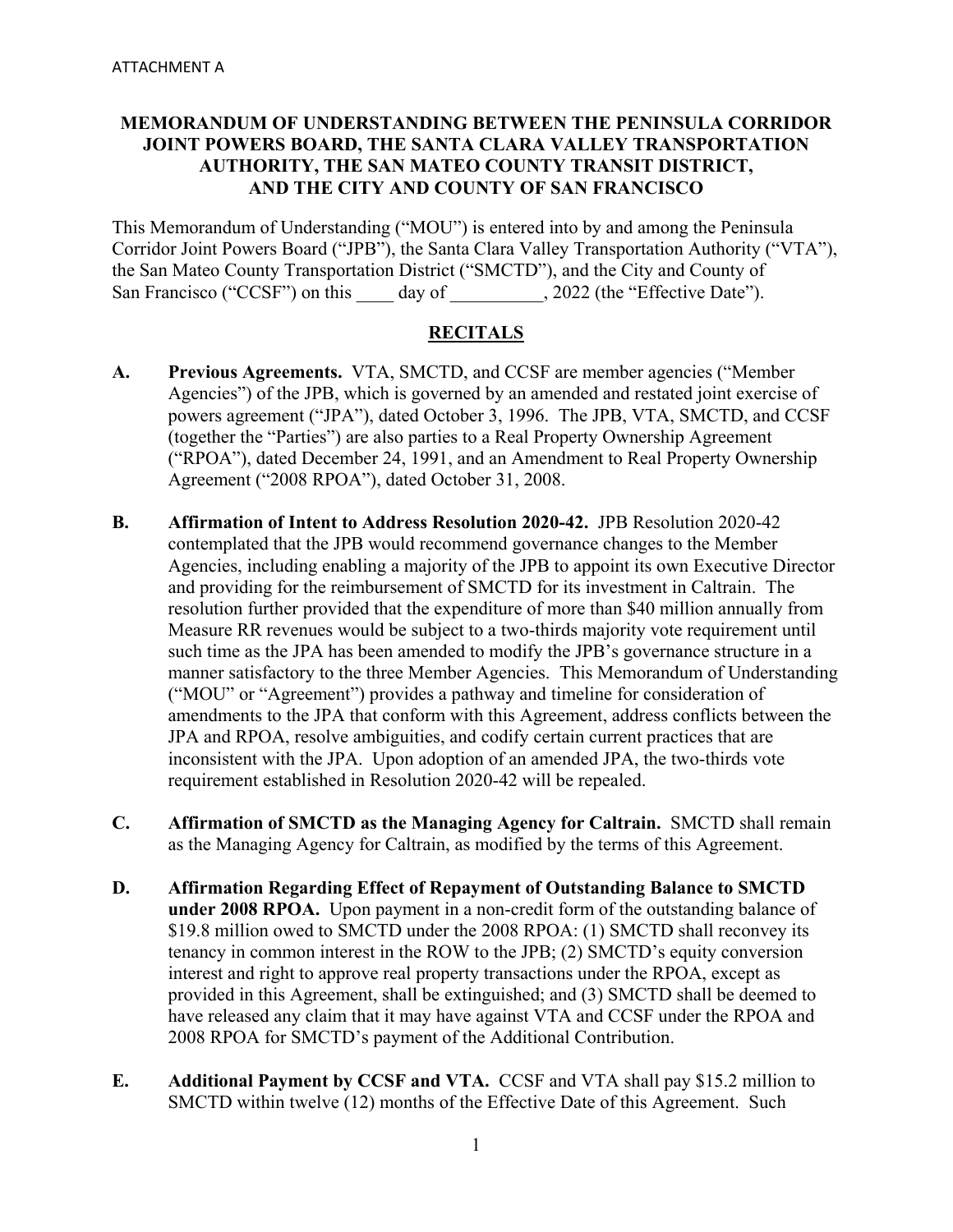payment is to account for the delay in payment of the outstanding amount owed under the 2008 RPOA and SMCTD's agreement to assign certain rights as Managing Agency to the JPB.

- **F. Affirmation of JPB Appointment of General Counsel and Auditor.** As of 2021, the JPB has appointed, and will maintain, both its own general counsel and auditor separate from those of any of the Member Agencies.
- **G. Affirmation of Rail Service Provider Contract.** This Agreement does not alter the ongoing contractual relationship between the JPB and its selected Rail Service Provider whereby the contractor maintains responsibility for providing the JPB with rail operations, maintenance and support services that include administration/safety; operations and dispatch; maintenance of equipment, track, communications and signals, and stations; construction support; and state of good repair.
- **H. Statement Related to Regional Governance.** This Agreement does not preclude JPB's ongoing participation in processes related to potential regional governance changes, including the consideration of recommendations forthcoming from the Network Management Business Case and/or Regional Rail study. Further, the JPB commits to work with stakeholders, including the Metropolitan Transportation Commission ("MTC"), to develop a timeline for expeditious consideration of regional governance recommendations.

#### **AGREEMENT**

NOW, THEREFORE, in consideration of the foregoing, the parties agree to the following:

#### **1. Caltrain Executive Director.**

- A. A separate, permanent Caltrain Executive Director position ("Caltrain ED") is hereby established. Although this position shall remain as an SMCTD employee, the Caltrain ED shall exclusively report to, and take direction from, the JPB.
- B. The JPB shall have sole authority over the selection, hiring, annual goal setting, performance review, compensation, and termination of the Caltrain ED position.
- C. The appointment and termination of the Caltrain ED shall be subject to a simple majority vote of five members of the JPB, provided that the majority consists of at least one Director appointed from each county.

#### **2. Staff Reporting.**

A. The following functions, which are currently included as "direct services" within the existing Rail Division, shall report to the Caltrain ED. The Caltrain ED, as authorized by the JPB, shall have sole authority over the selection, hiring, annual goal setting, performance review, compensation, and termination of employees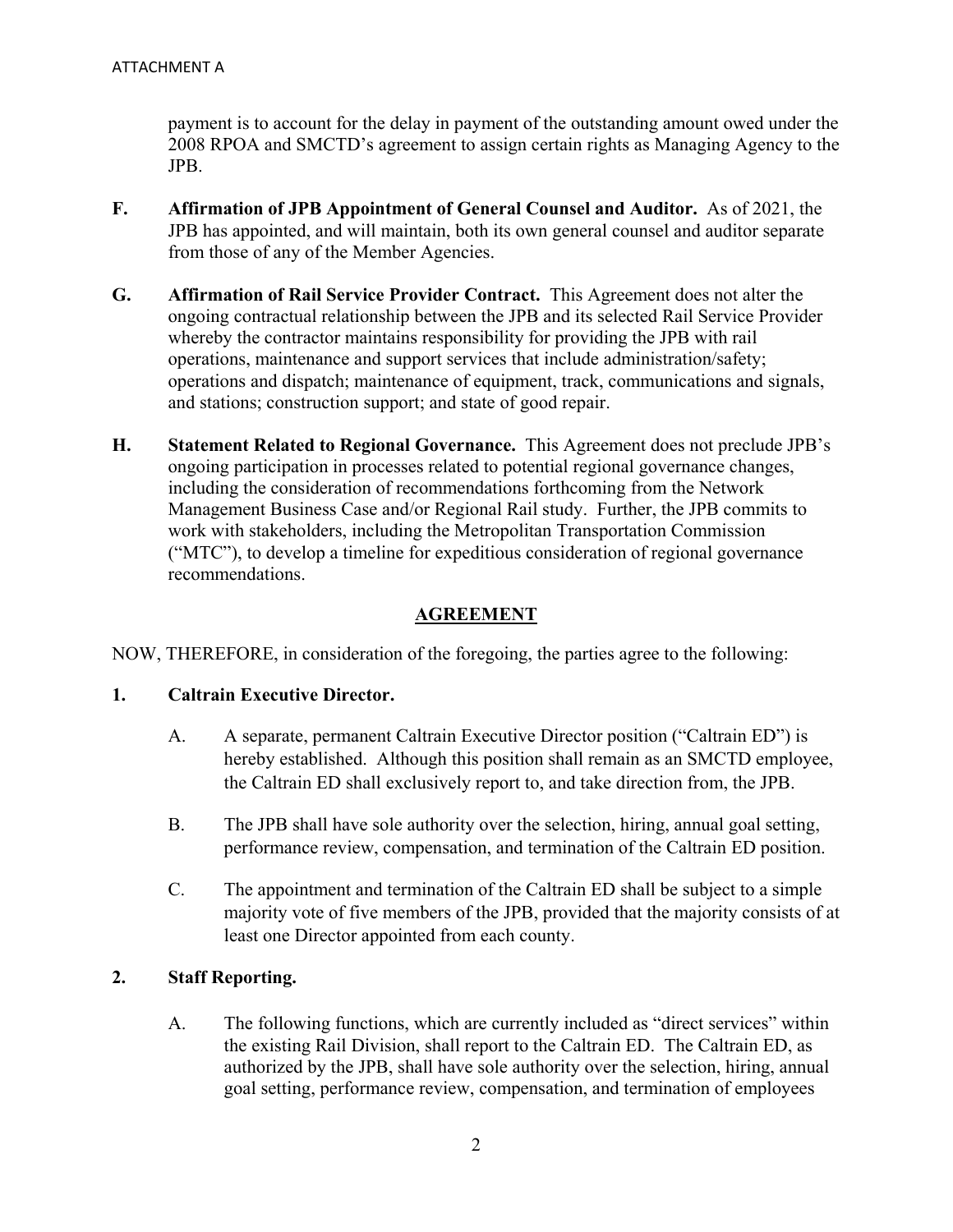providing these functions, subject only to SMCTD's salary ordinance and employee manual and policies:

- i. Rail Operations and Maintenance, which shall include management, oversight, and operational direction of TransitAmerica Services Inc.'s ("TASI") operations and maintenance activities as well as management of other aspects of the customer interface in coordination with the communications and marketing group;
- ii. Rail Planning, which shall include service planning, capital planning, transit-oriented development planning and policy development for Caltrain;
- iii. Rail Contracts and Budgets, which shall include management of the TASI contract (and any successor contract for operating the Peninsula Corridor Service) and other on-call contracts supporting the Rail Division;
- iv. Rail Development, which shall include capital program management, capital program delivery, engineering, and quality assurance/quality control for Caltrain; and
- v. The Peninsula Corridor Electrification Project ("PCEP") and the Caltrain Modernization Project ("CalMod") programs.
- B. The following positions, or equivalent positions, shall be added as "direct services" reporting to the Caltrain ED as described below, and the individuals holding these positions shall not serve in a similar role for SMCTD. The Caltrain ED, as authorized by the JPB, shall have sole authority over the selection, hiring, annual goal setting, performance review, compensation, and termination of the individuals holding these positions, subject only to SMCTD's salary ordinance and employee manual and policies:
	- i. Chief of Staff. This position shall provide executive administrative support to the Caltrain ED, may oversee positions within the Rail Division as determined by the Caltrain ED, and may assist the Caltrain ED in managing the relationship with SMCTD shared services;
	- ii. Director of Government and Community Affairs. This position shall provide direction, policy guidance, and strategy on all government and external affairs matters related to Caltrain, and shall determine the Caltrain work plan for Communications (as pertinent to external affairs only) and coordinate with the SMCTD Communications Chief to implement the direction of the JPB and the Caltrain ED;
	- iii. Director of Budgets and Financial Analysis. This position shall provide direction, policy guidance, and strategy on all financial analysis and budgeting matters related to Caltrain, and shall determine the Caltrain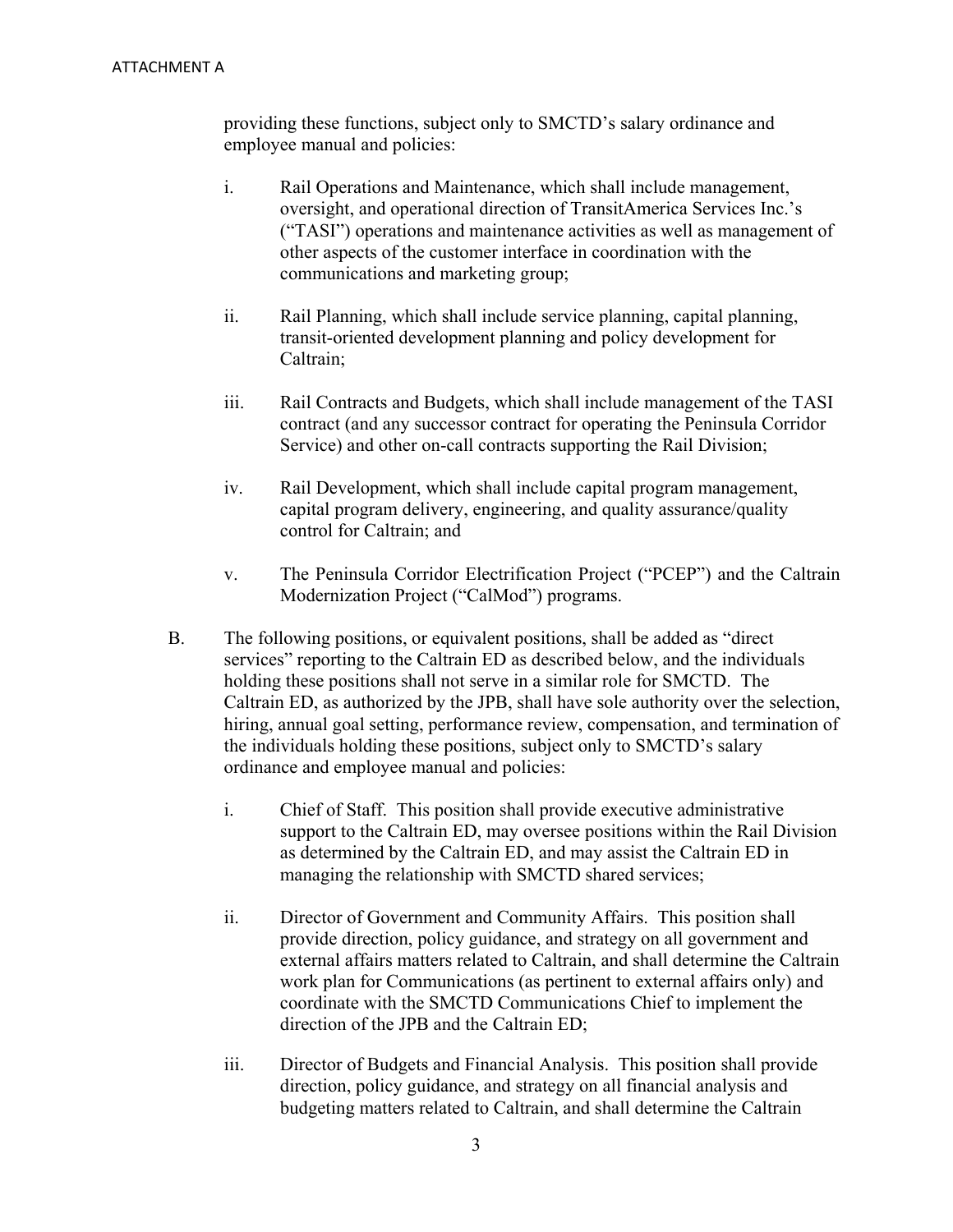work plan for finance and budgets and coordinate with the SMCTD CFO to implement the direction of the JPB and the Caltrain ED;

- iv. Director of Real Estate. This position shall provide direction, policy guidance, and strategy on all real estate transactions pertaining to Caltrain, and shall determine the Caltrain work plan for real estate and coordinate with the SMCTD Real Estate Director and/or Chief of Planning, Grants, and Transportation Authority to implement the direction of the JPB and the Caltrain ED; and
- v. Director of Grants and Funds Management. This position shall provide direction, policy guidance, and strategy on the pursuit and management of all grants and public funding sources of interest to Caltrain, and shall determine the Caltrain work plan for grants and coordinate with the SMCTD Director of Grants and Fund Management, and /or Chief of Planning, Grants and the Transportation Authority to implement the direction of the JPB and the Caltrain ED.
- C. The following functions shall continue as fully shared services under the direction of the SMCTD General Manager and in coordination with the Caltrain ED:
	- i. Human Resources;
	- ii. Contracts and Procurement;
	- iii Information Technology;
	- iv. Civil Rights;
	- v. Marketing and Customer Service; and
	- vi. Accounting and Treasury.
- D. The following functions shall continue as partially shared services with policy level direction provided by direct Caltrain positions listed in Subsection 2.B, above, but shall remain under the overall direction of the SMCTD General Manager in coordination with the Caltrain ED:
	- i. Communications, Government and External Affairs;
	- ii. Finance and Budgets;
	- iii. Real Estate; and
	- iv. Grants.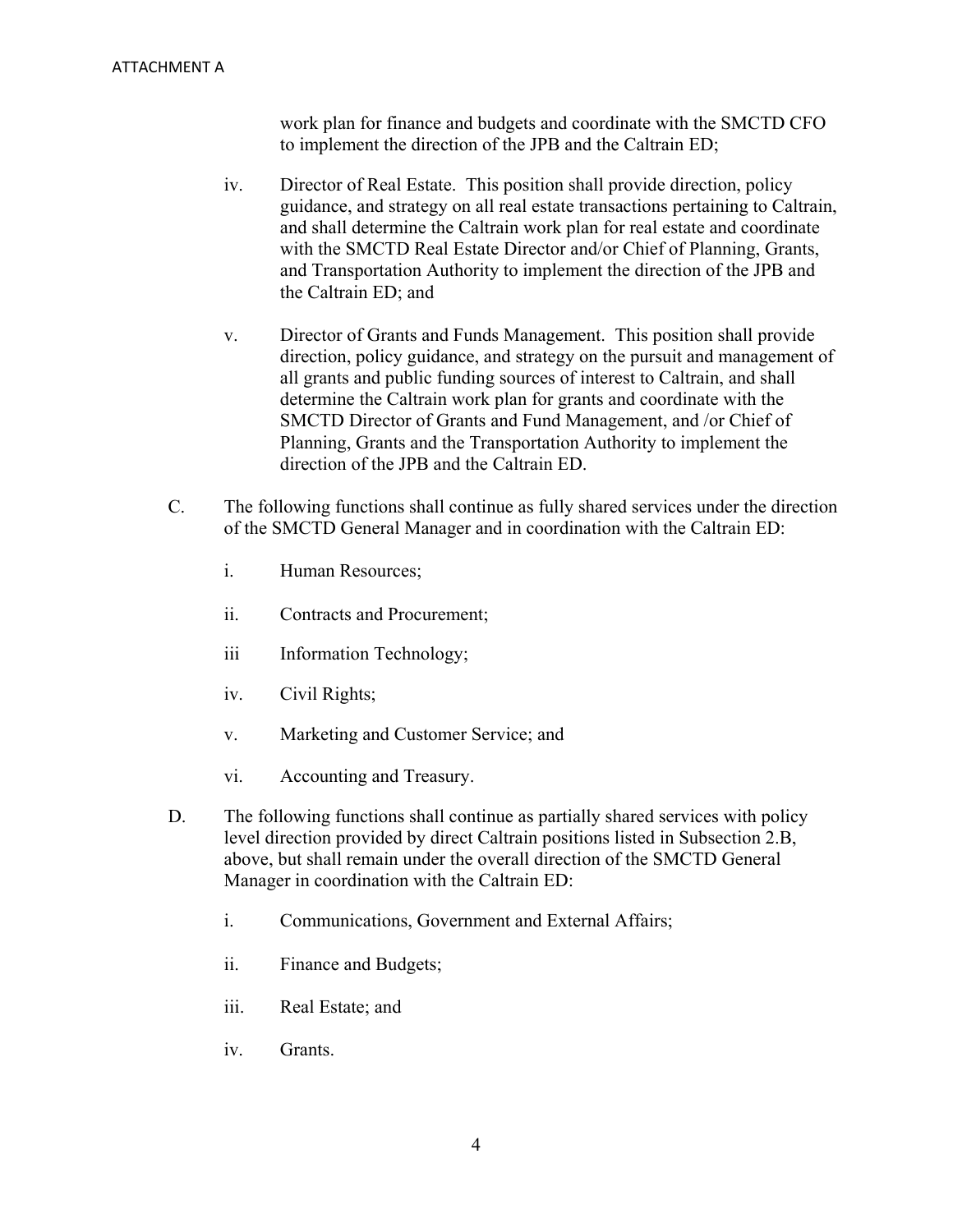#### ATTACHMENT A

- E. The role of the managing agency shall be to support the JPB through the employment of all staff directly supporting the railroad and the Caltrain ED and through the provision of fully or partially shared services in the areas of Human Resources, Contracts and Procurements, Information Technology, Civil Rights, Accounting, Treasury, Budgets, Finance, Communications, Government and External Affairs, Real Estate and Grants.
- F. With the exception of the direct report positions identified in Subsection 2.B, above, the JPB shall not have the authority to replace a function currently being performed through partially and fully shared services, as set forth in Subsections 2.C and 2.D above, with a direct report, unless SMCTD and the JPB mutually agree to the change, provided that such agreement shall not be unreasonably withheld by either party.
- G. The JPB and SMCTD shall negotiate and execute an agreement that governs the provision of partially and fully shared services, as set forth in Subsections 2.C and 2.D, above. The agreement shall define the scope of partially and fully shared services and how those services will be periodically evaluated and adjusted by mutual agreement. The current arrangement and practices relating to shared services and cost allocation under the internal cost allocation plan (ICAP) in effect as of January 1, 2022, shall only be changed through the negotiated process set forth in this Subsection, unless required by an internal cost allocation plan (ICAP) prepared by SMCTD's consultant and by SMCTD's Cognizant Agency (FTA, Region 9). The JPB and SMCTD agree that they will not unreasonably withhold their consent to a shared services agreement or any subsequent amendment thereto, and will execute a final agreement no later than three (3) months after the payment of \$15.2 million into an escrow account as set forth in Subsection 3.B, below, provided, however, that failure to meet that deadline shall not be grounds for voiding this Agreement.
- H. The JPB shall document the assets owned by the JPB, no later than three (3) months after payment of \$15.2 million into an escrow account as set forth in Subsection 3.B, below, provided, however, that failure to meet that deadline shall not be grounds for voiding this Agreement. The Member Agencies will provide documents related to the assets to the JPB upon request.

#### **3. Right of Way Repayment.**

A. MTC and CCSF have agreed to pay SMCTD \$19.6 million and \$200,000, respectively, for the outstanding balance owed pursuant to the 2008 RPOA. On April 18, 2022, CCSF paid SMCTD the \$200,000 it agreed to pay, and SMCTD acknowledges receipt of that amount and that CCSF has satisfied its obligation under this Subsection. MTC shall make the remaining \$19.6 million payment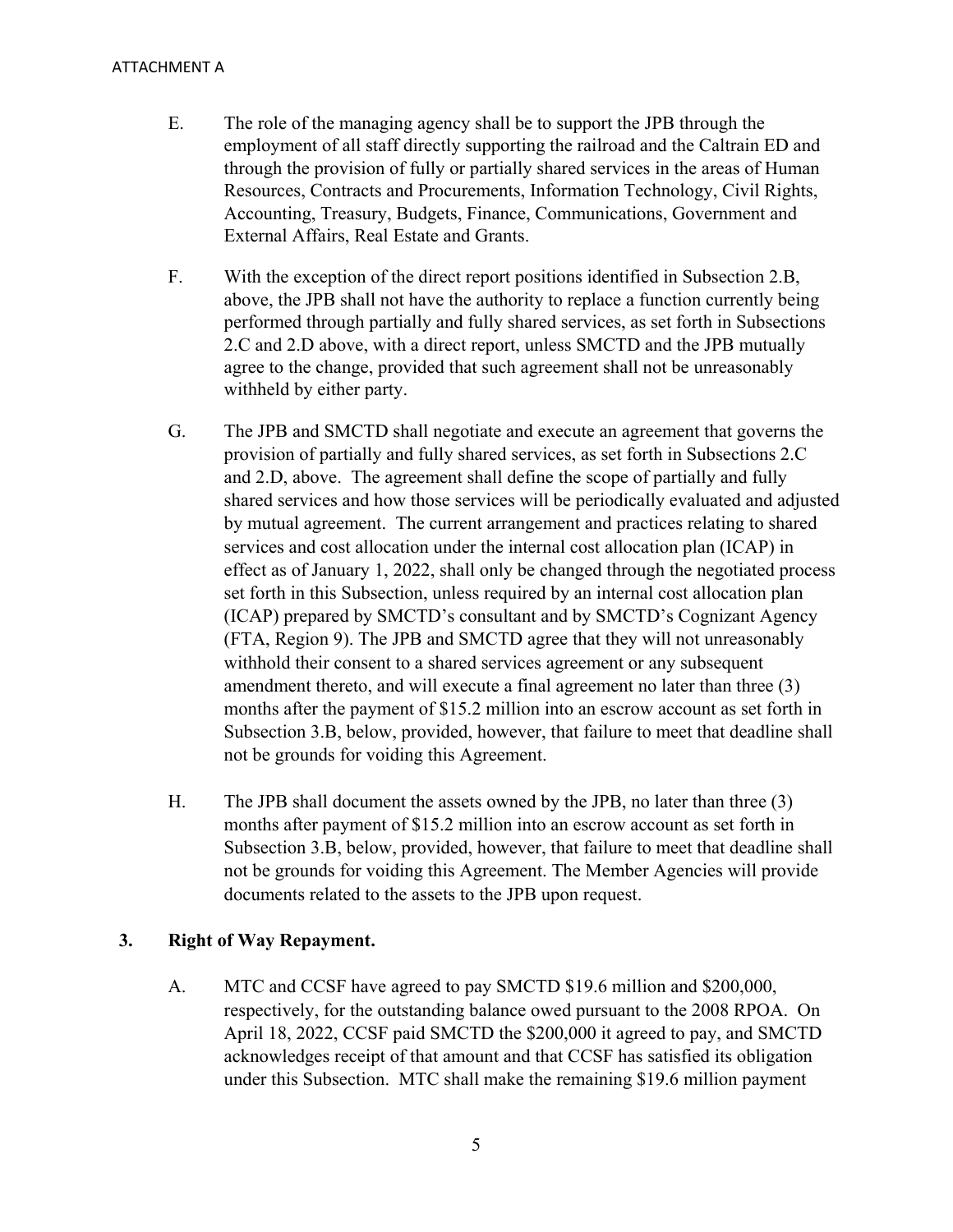forthwith. Upon SMCTD receiving full payment of the remaining \$19.6 million payment from MTC:

- i. SMCTD shall reconvey all of its interest in title to the ROW as set forth in Section 4.1 of the RPOA;
- ii. SMCTD's equity conversion interest as set forth in Section 7 of the RPOA and its rights to approve real property transactions set forth in Section 8 of the RPOA, except as provided in Subsection 3.D, below, shall be extinguished;
- iii. All ownership of the ROW shall vest with the JPB, which shall have sole authority over the management, acquisition, and disposition of real property, except as provided in Subsection 3.D, below;
- iv. SMCTD shall be deemed to have released any claim that it may have against CCSF and VTA under the RPOA and 2008 RPOA for SMCTD's payment of the Additional Contribution, which release shall be documented in a form acceptable to CCSF and VTA.
- B. Within twelve (12) months of execution of this Agreement, CCSF and VTA shall pay SMCTD \$6,080,000 and \$9,120,000, respectively, to compensate SMCTD for the delay in payment of the outstanding balance owed pursuant to the 2008 RPOA and for SMCTD's agreement to assign certain rights as Managing Agency to the JPB. Payment shall be made into an escrow account established by the JPB and the funds shall be disbursed to SMCTD, without further action by SMCTD, upon satisfaction of the conditions specified in Subsection 3.C, below.
- C. The funds in the escrow account shall be disbursed to SMCTD upon: (1) receipt in the escrow account of all of the payments set forth in Subsection 3.B, above; and (2) SMCTD's receipt of \$19.6 million from MTC as set forth in Subsection 3.A., above, or its written acknowledgement that MTC has satisfied its commitment to pay \$19.6 million as set forth in Subsection 3.A.
- D. The JPB shall not sell, transfer, convey, or otherwise dispose of all or substantially all of its interest in the ROW without the written approval of all three member agencies.

#### **4. Reversion.**

A. If the payments required by Subsection 3.B have not been received in the escrow account within twelve (12) months of the execution of this Agreement, the Managing Agency arrangement, as modified pursuant to Sections 1 and 2, above, and the parties' indemnification obligations, as modified pursuant to Section 6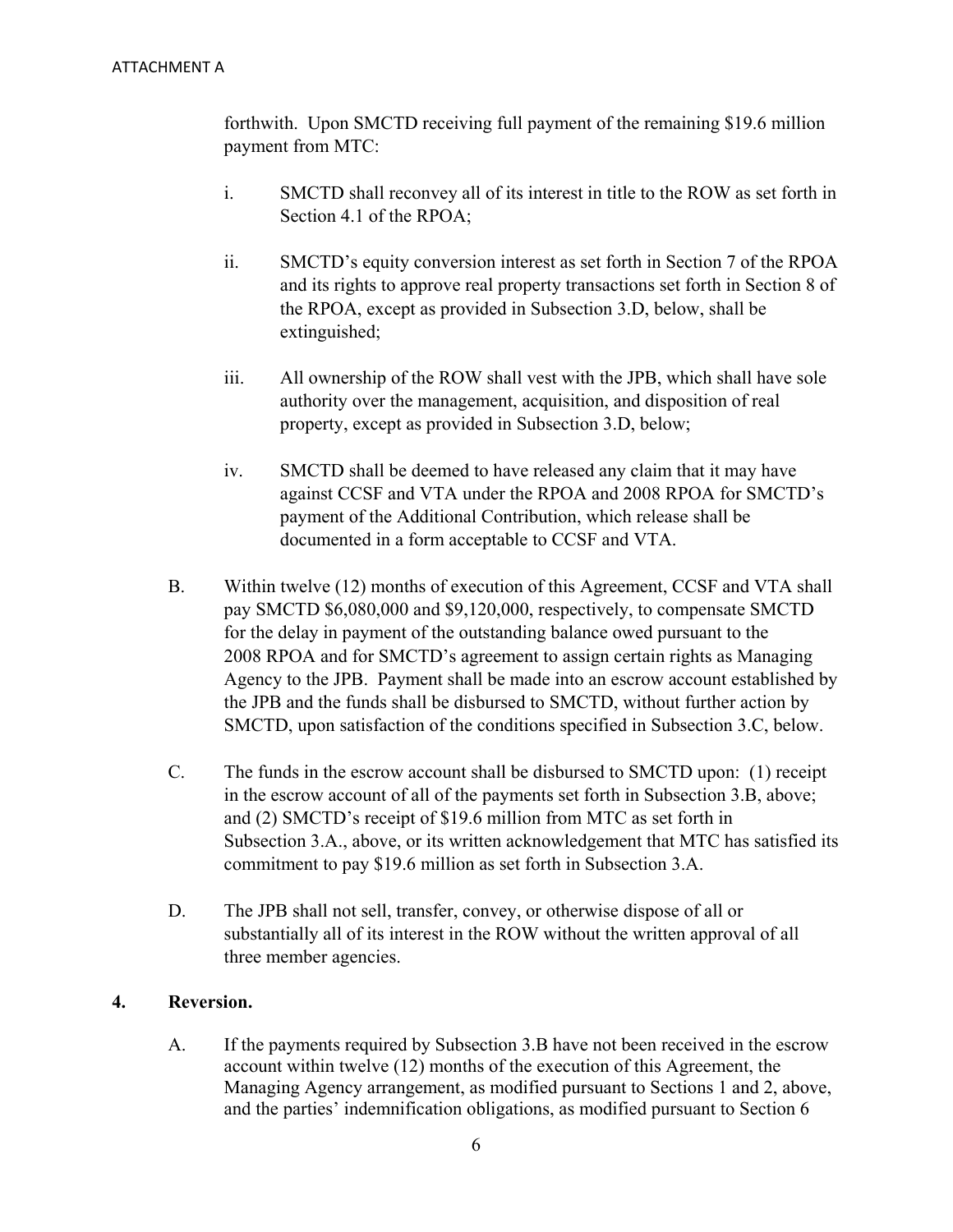below, will revert to the written terms of the JPA, the RPOA and 2008 RPOA. In addition, Section 5 shall be void, except that Section 5.A.i , 5.B.i and iii as to the negotiating of the RPOA shall remain, and Section 5.A.i, 5.B.ii and iii, shall remain as to the negotiating of the JPA but only as necessary to implement Section 3.A. Once the funds in the escrow account are disbursed to SMCTD pursuant to Subsection 3.C, this clause shall be void.

B. The parties acknowledge the existence of Resolution 2020-42 which is described in Recital B of this MOU.

#### **5. Future Amendment of RPOA and JPA.**

- A. The parties agree to negotiate amendments to the JPA, the RPOA, and the 2008 RPOA (together the "Agreements") as necessary to accomplish the following:
	- i. Conform the Agreements with the terms of this MOU, which shall take precedence over any conflicting terms of the Agreements;
	- ii. Resolve inconsistencies among the Agreements;
	- iii. Clarify ambiguities in the Agreements; and
	- iv. Codify certain current practices that are inconsistent with the JPA.

The changes made to the Agreements shall be limited to accomplishing the abovementioned purposes and this Section shall not constitute an opportunity to renegotiate the Agreements in their entirety.

- B. Timeline.
	- i. Within two (2) months of execution of this Agreement, the JPB shall draft revisions to the RPOA, as amended by the 2008 RPOA (the "Revised RPOA"), for the purpose of making the changes identified in Section 5.A, above, and circulate the Revised RPOA to counsel for the Member Agencies to obtain their input. Counsel for the Member Agencies shall provide their comments on the Revised RPOA to the JPB within 30 days of receiving the Revised RPOA. The Revised RPOA shall be finalized within 30 days of the JPB receiving comments from the Member Agencies, and shall be presented for approval to the JPB and each Member Agency board at the Agency's next regularly scheduled meeting following the payment of funds from MTC to SMCTD.
	- ii. Within two (2) months of approval of the Revised RPOA, the JPB shall develop a draft revision to JPA (the "Revised JPA"), for the purpose of making the changes identified in Section 5.A, above, and circulate the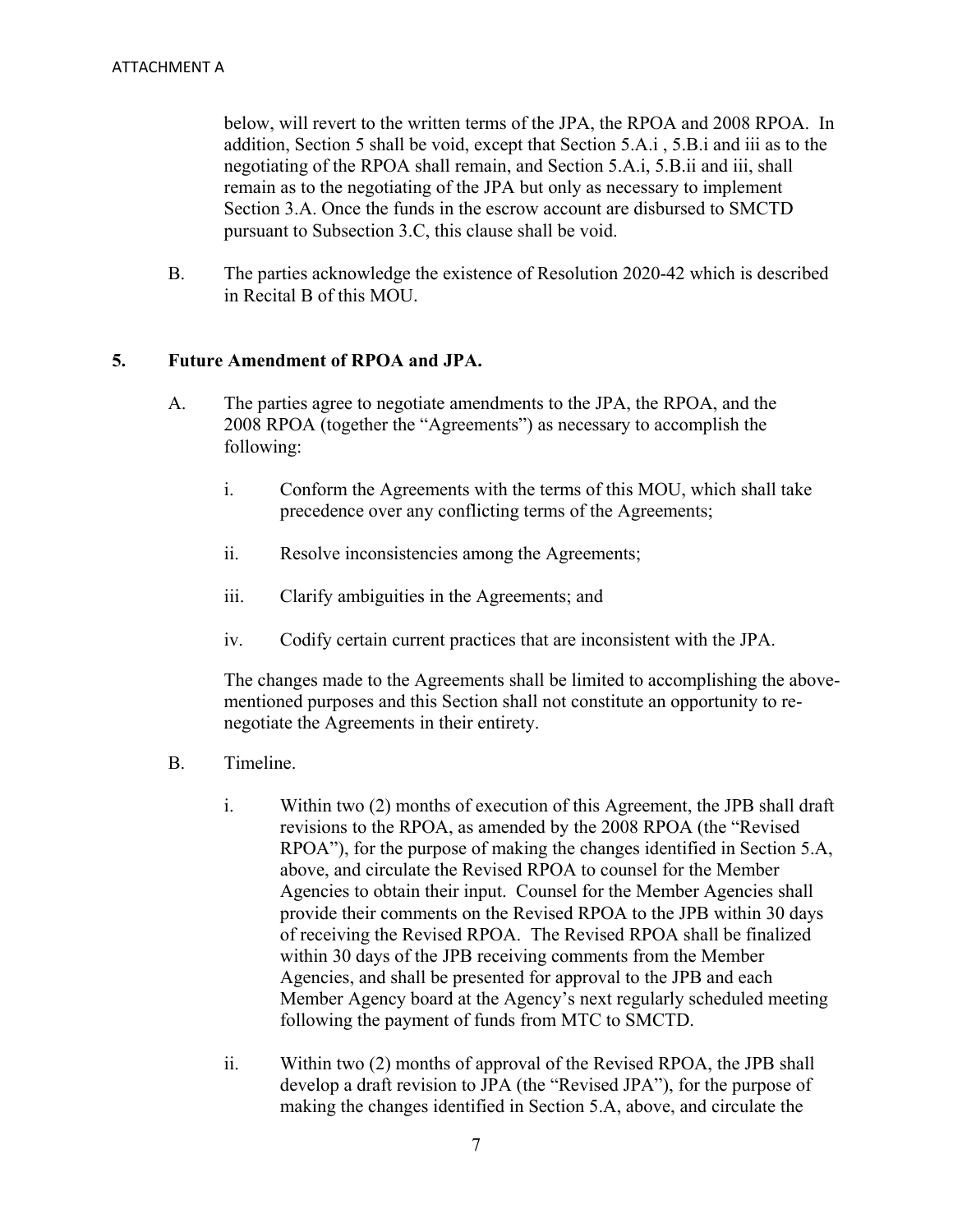Revised JPA to counsel for the Member Agencies to obtain their input. Counsel for the Member Agencies shall provide their comments on the Revised JPA to the JPB within two (2) months of receiving the Revised JPA. The Revised JPA shall be finalized within two (2) months of receipt of Member Agency comments by the JPB and shall be presented to each Member Agency board at an agency's next regularly scheduled meeting after the draft Revised JPA has been finalized.

- iii. The parties agree to cooperate in good faith and meet the deadlines set forth above, provided, however, that failure to meet these deadlines shall not constitute grounds to terminate this Agreement. This Agreement shall remain in effect and shall take precedence over conflicting provisions of the JPA and RPOA until both the Revised RPOA and Revised JPA are approved and executed by all member agencies.
- iv. Upon approval of the Revised RPOA by the Parties and the Revised JPA by each Member Agency, the super-majority vote requirement in JPB Resolution No. 2020-42 shall be deemed repealed.

#### **6. Indemnification.**

- A. The JPB shall defend, indemnify, and hold harmless SMCTD and its respective directors, officers, employees and agents, and its successors and assigns from all claims, losses, damages, costs, injury and liability of every kind, nature and description directly or indirectly arising from (i) SMCTD's performance of functions undertaken or directed by JPB direct reports set forth in Sections 1, 2.A and 2.B, above, or SMCTD's performance of functions directed by the JPB or its Executive Director as set forth in Sections 2.C and 2.D; and (ii) JPB's negligence, recklessness, or willful misconduct. The only exception to these provisions is that JPB's obligations under this subsection shall not apply to the extent that the claims, losses, damages, costs, injury or liability arise from or are caused by SMCTD's gross negligence, willful misconduct, or fraud. The JPB shall select counsel of its choice to defend SMCTD, and SMCTD is authorized to approve such counsel, such approval not to be unreasonably withheld.
- B. SMCTD shall defend, indemnify, and hold harmless the JPB and its respective directors, officers, and agents, and the successors and assigns from all claims, losses, damages, costs, injury and liability of every kind, nature and description directly or indirectly arising from (i) SMCTD's provision of shared services set forth in Sections 2.C and 2.D, above, not otherwise directed by the JPB, its Executive Director or JPB's direct reports; and (ii) SMCTD's negligence, recklessness, or willful misconduct. The only exception to these provisions is that SMCTD's obligations under this subsection shall not apply to the extent that the claims, losses, damages, costs, injury, or liability arise from or are caused by JPB's gross negligence, willful misconduct, or fraud. SMCTD shall select counsel of its choice to defend the JPB, and JPB is authorized to approve such counsel, such approval not to be unreasonably withheld.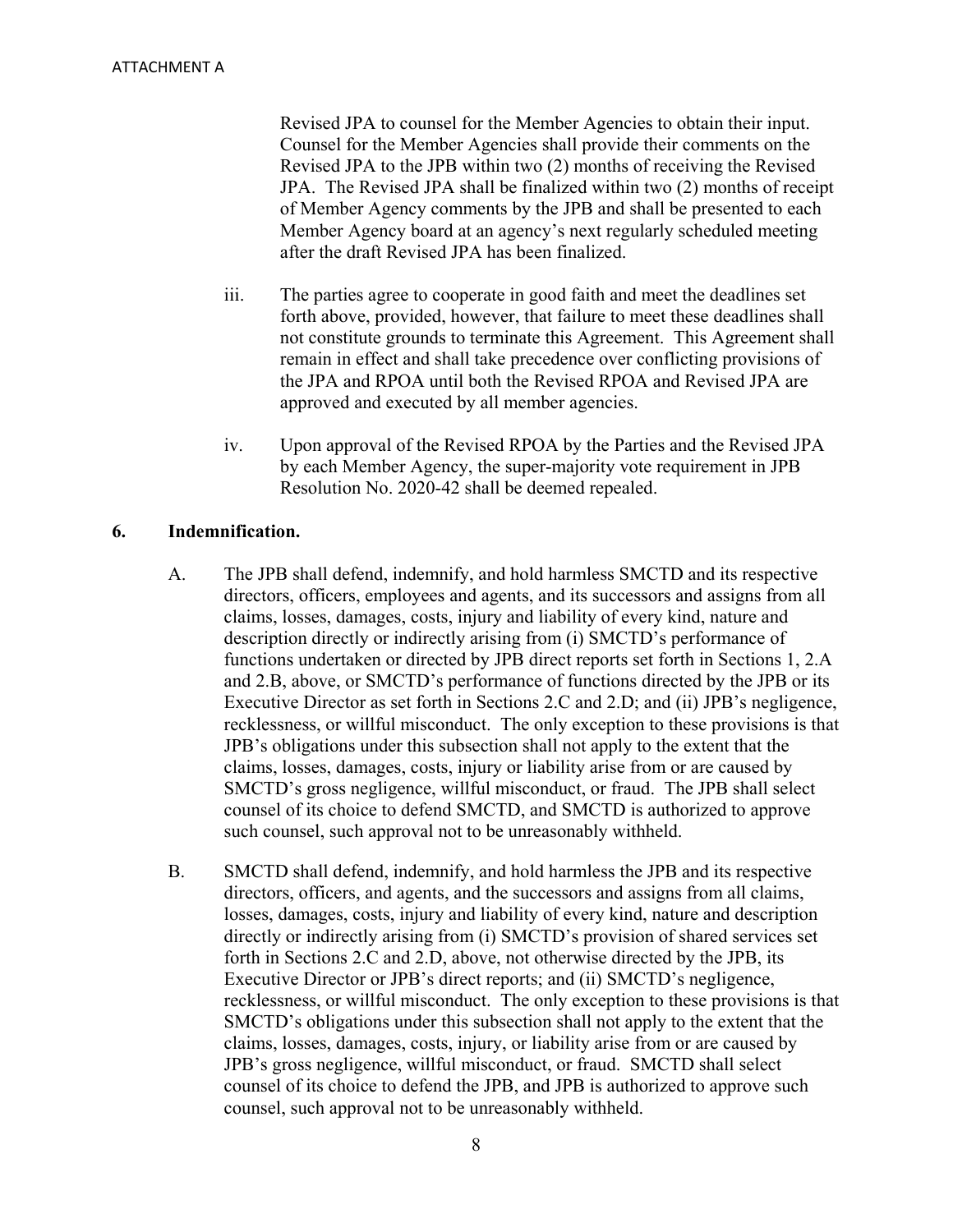- C. Except as provided in Subsections 6.A and 6.B above, JPB shall indemnify Member Agencies for activities undertaken by the JPB as provided in Section 16 of the JPA.
- **7. Attorneys' Fees and Costs.** Each party to this Agreement shall bear its own costs in connection with negotiating, drafting, and approving this Agreement, the Revised RPOA, and the Revised JPA.
- **8. Term of Agreement.** This Agreement shall remain in effect until such time as the Member Agencies either (1) approve both a Revised RPOA and Revised JPA, or (2) the Member Agencies and JPB mutually agree to amend or terminate this Agreement.
- **9. Terms of Agreement Prevail Over Existing Agreements.** To the extent a conflict exists among any provision of this Agreement and the JPA, RPOA, 2008 RPOA, or any other agreement among the parties, the provisions of this Agreement shall take precedence over any conflicting provisions of any other agreement as long as this Agreement remains in effect.
- **10. Notices.** All notices, payments, requests, demands, and other communications to be or given under the MOU shall be in writing and shall be deemed to have been duly served given on the date of service if served personally or on the second day after mailing if mailed to the party to whom notice is to be given by first class mail:

| SMCTD:  | San Mateo County Transit District             |
|---------|-----------------------------------------------|
|         | 1250 San Carlos Avenue                        |
|         | San Carlos, CA 94070                          |
|         | Attn: General Manager                         |
| $JPB$ : | Peninsula Corridor Joint Powers Board         |
|         | 1250 San Carlos Avenue                        |
|         | San Carlos, CA 94070                          |
|         | Attn: Executive Director                      |
| CCSF:   | San Francisco Municipal Transportation Agency |
|         | 1 South Van Ness Ave., Floor 7                |
|         | San Francisco, CA 94102                       |
|         | Attn: Director of Transportation              |
| VTA:    | Santa Clara Valley Transportation District    |
|         | 3331 North First Street                       |
|         | San Jose, CA 95134                            |
|         | Attn: General Manager                         |

In addition to the written notice required above, the parties agree to provide courtesy notice to all of the general managers and general counsels for the parties of such notice by email.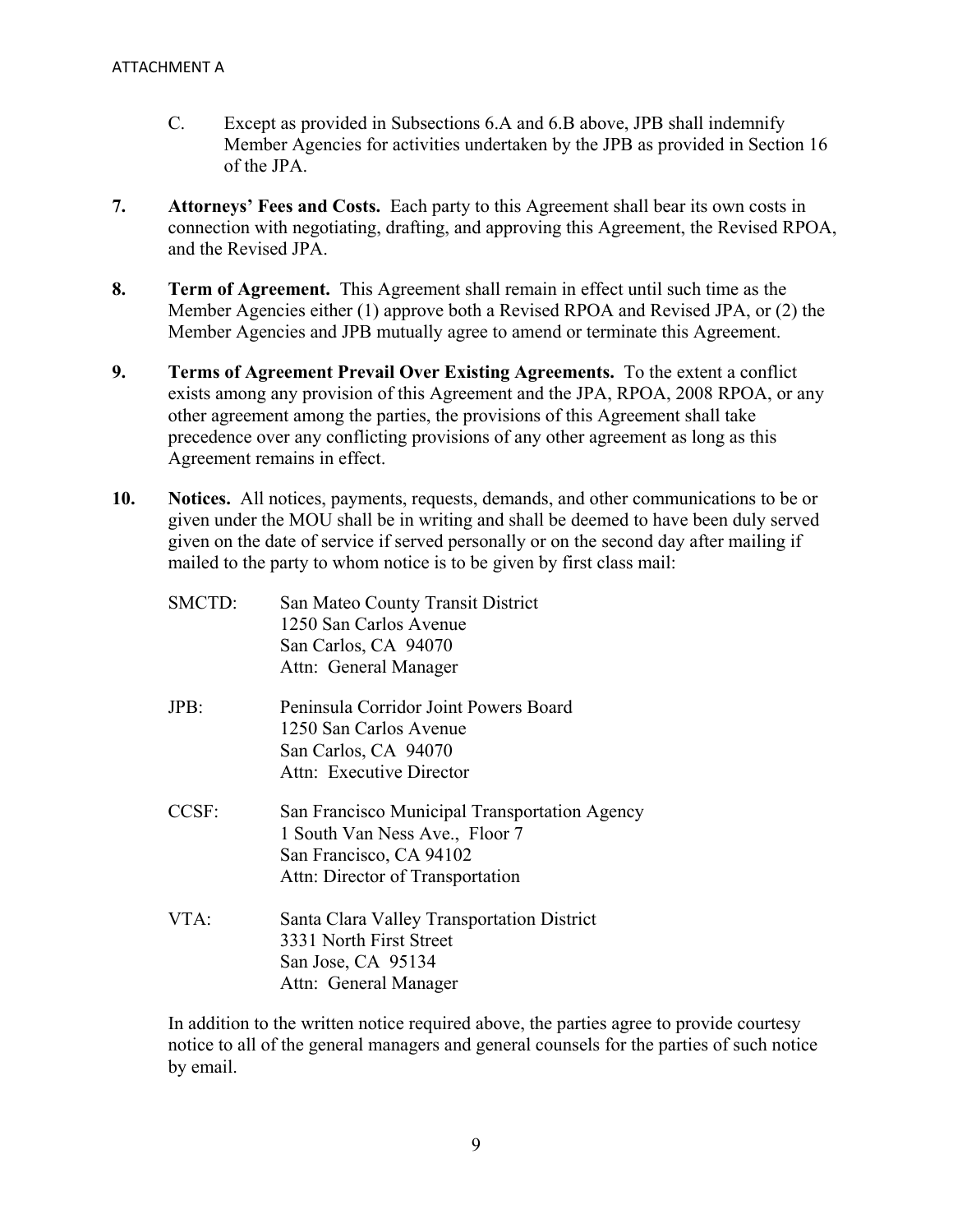- **11. Governing Law.** This Agreement shall be interpreted, construed, and enforced in accordance with the laws of California.
- **12. Successors.** This Agreement shall be binding upon and shall inure to the benefit of the respective successors and assigns.
- **13. Amendments.** This Agreement may be amended at any time and from time to time, provided such amendments are in writing and executed by all parties.
- **14. Representation.** SMCTD, VTA, CCSF, and the JPB have each been represented by independent counsel with respect to the negotiations and approval of this Agreement.
- **15. Entire Agreement.** This Agreement constitutes the entire agreement of the parties with respect to its subject matter and supersedes any prior oral or written understanding on the same subject.
- **16. Counterparts.** This Agreement may be executed in counterparts, each of which shall be deemed an original, but both of which together shall be deemed an entire Agreement.

In witness whereof the parties have entered into this Agreement on the date first written above with the intent to be legally bound.

PENINSULA CORRIDOR JOINT POWERS BOARD

 $\mathbf{By:}$ 

Michelle Bouchard Acting Executive Director, JPB

Approved as to form by:

By: \_\_\_\_\_\_\_\_\_\_\_\_\_\_\_\_\_\_\_\_\_\_\_\_\_

James C. Harrison General Counsel, JPB

#### SAN MATEO COUNTY TRANSIT DISTRICT

 $\mathbf{By:}$ 

Carter Mau Acting General Manager